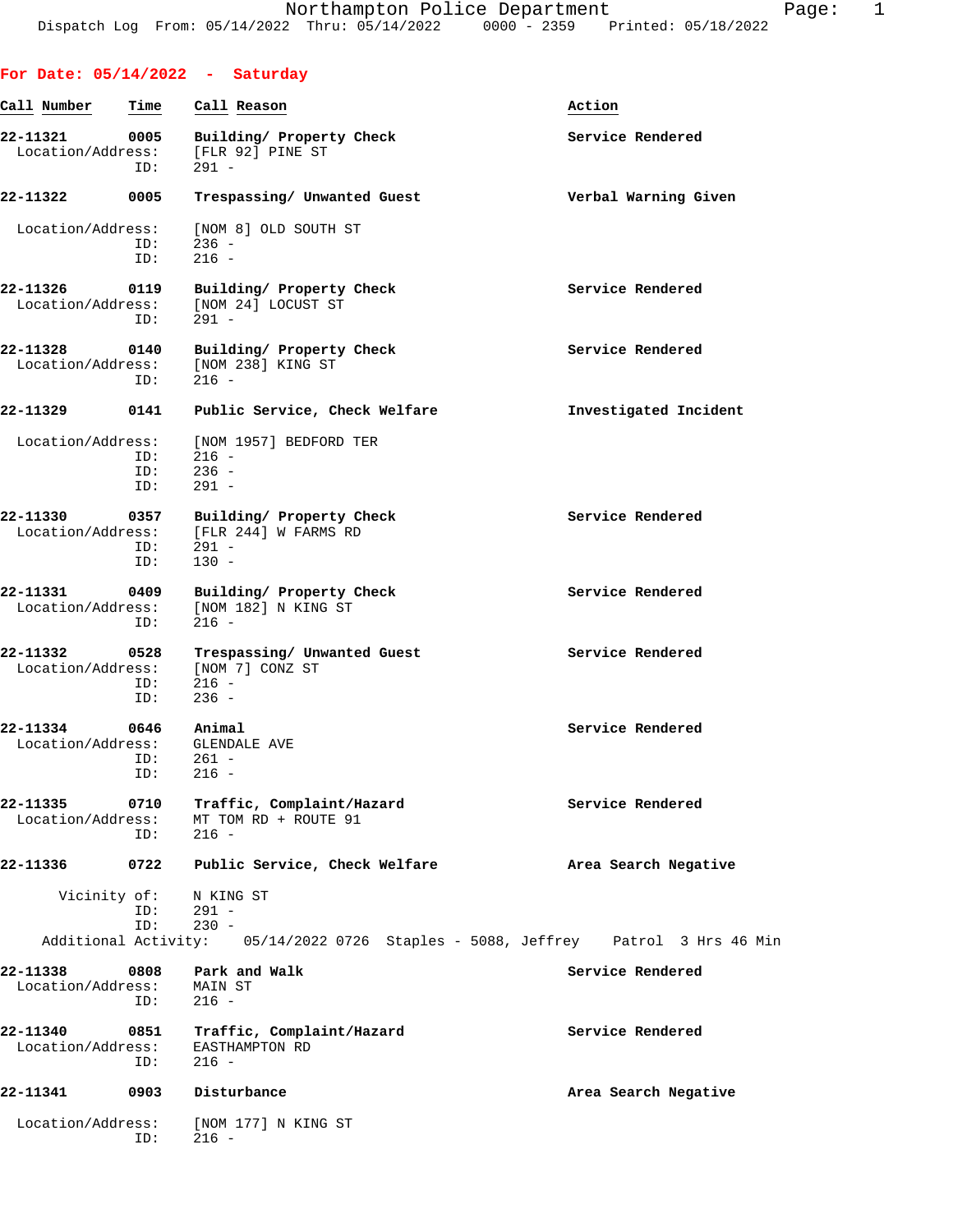|                               |                                                                                                                                                                                                                                                                                          | Northampton Police Department<br>Dispatch Log From: 05/14/2022 Thru: 05/14/2022<br>$0000 - 2359$                                                                                                                                                                                                                                                                                                                                                                                                                                                                                            | 2<br>Page:<br>Printed: 05/18/2022 |
|-------------------------------|------------------------------------------------------------------------------------------------------------------------------------------------------------------------------------------------------------------------------------------------------------------------------------------|---------------------------------------------------------------------------------------------------------------------------------------------------------------------------------------------------------------------------------------------------------------------------------------------------------------------------------------------------------------------------------------------------------------------------------------------------------------------------------------------------------------------------------------------------------------------------------------------|-----------------------------------|
|                               | ID:                                                                                                                                                                                                                                                                                      | $261 -$                                                                                                                                                                                                                                                                                                                                                                                                                                                                                                                                                                                     |                                   |
| 22-11342                      | 0910                                                                                                                                                                                                                                                                                     | Parking Violation                                                                                                                                                                                                                                                                                                                                                                                                                                                                                                                                                                           | Referred to Taken Other Agency    |
| Location/Address:             |                                                                                                                                                                                                                                                                                          | ELM ST + KENSINGTON AVE                                                                                                                                                                                                                                                                                                                                                                                                                                                                                                                                                                     |                                   |
| 22-11343<br>Location/Address: | 0923<br>ID:<br>ID:                                                                                                                                                                                                                                                                       | Park and Walk<br>MAIN ST<br>$291 -$<br>$291 -$                                                                                                                                                                                                                                                                                                                                                                                                                                                                                                                                              | Service Rendered                  |
| 22-11345<br>Location/Address: | 0935<br>ID:                                                                                                                                                                                                                                                                              | Building/ Property Check<br>[NOM 933] MAIN ST<br>$291 -$                                                                                                                                                                                                                                                                                                                                                                                                                                                                                                                                    | Service Rendered                  |
| 22-11346<br>Location/Address: | 0937<br>ID:<br>Refer To Incident:                                                                                                                                                                                                                                                        | Property, Lost/Found<br>[NOM 168] KING ST<br>$157 -$<br>$22 - 931 - OF$                                                                                                                                                                                                                                                                                                                                                                                                                                                                                                                     | Report Done                       |
| 22-11347                      | 0945                                                                                                                                                                                                                                                                                     | <b>STRUCTURE FIRE</b>                                                                                                                                                                                                                                                                                                                                                                                                                                                                                                                                                                       | Extinguished by N F D             |
| Location/Address:             | Fire Unit:<br>Fire Unit:<br>ID:<br>ID:<br>ID:<br>EMS Unit:<br>Fire Unit:<br>Fire Unit:<br>Fire Unit:<br>Fire Unit:<br>Fire Unit:<br>Fire Unit:<br>Fire Unit:<br>EMS Unit:<br>Fire Unit:<br>Fire Unit:<br>EMS Unit:<br>ID:<br>ID:<br>ID:<br>EMS Unit:<br>Fire Unit:<br>Refer To Incident: | [NOM 1025] BARRETT ST<br>ALLHQUN-Pumper-All Headquarters Units<br>ALLFLUN-Pumper-All Florence Units<br>$261 -$<br>$216 -$<br>$230 -$<br>A03-Fire Ambulance<br>E2-Pumper-Engine 2<br>E3-Pumper-Engine 3<br>C4-Command-Car 4<br>MUTENG1-Pumper-HQ Mutual Aid Engine<br>MUTLAD1-Aerial-HQ Mutual Aid Ladder<br>MUTENG2-Pumper-HQ Mutual Aid Engine<br>MUTENG2-Pumper-HQ Mutual Aid Engine<br>A01-Fire Ambulance<br>MUTENG1-Pumper-HQ Mutual Aid Engine<br>C2-Staff-Car 2<br>A04-Fire Ambulance<br>$277 -$<br>$270 -$<br>$171 -$<br>A03-Fire Ambulance<br>El-Pumper-Engine 1<br>$22 - 932 - OF$ |                                   |
| 22-11348                      | 0952                                                                                                                                                                                                                                                                                     | OUTSIDE FIRE (BRUSH/GRASS)                                                                                                                                                                                                                                                                                                                                                                                                                                                                                                                                                                  | Investigated Incident             |
| Location/Address:             | Fire Unit:<br>ID:                                                                                                                                                                                                                                                                        | HENRY ST<br>MUTENG1-Pumper-HQ Mutual Aid Engine<br>$291 -$                                                                                                                                                                                                                                                                                                                                                                                                                                                                                                                                  |                                   |
| 22-11350                      | 1030                                                                                                                                                                                                                                                                                     | Traffic Accident                                                                                                                                                                                                                                                                                                                                                                                                                                                                                                                                                                            | Investigated Incident             |
| Location/Address:             | Fire Unit:<br>ID:<br>ID:<br>$ENS$ Unit:<br>Refer To Accident:                                                                                                                                                                                                                            | [FLR 89] LOCUST ST<br>MUTENG1-Pumper-HQ Mutual Aid Engine<br>$126 -$<br>$230 -$<br>A03-Fire Ambulance<br>$22 - 154 - AC$                                                                                                                                                                                                                                                                                                                                                                                                                                                                    |                                   |
| 22-11351                      | 1031                                                                                                                                                                                                                                                                                     | Parking Violation                                                                                                                                                                                                                                                                                                                                                                                                                                                                                                                                                                           | Referred to Taken Other Agency    |
| Location/Address:             |                                                                                                                                                                                                                                                                                          | CRESCENT ST                                                                                                                                                                                                                                                                                                                                                                                                                                                                                                                                                                                 |                                   |
| 22-11352                      | 1055                                                                                                                                                                                                                                                                                     | Suspicious/Wanted                                                                                                                                                                                                                                                                                                                                                                                                                                                                                                                                                                           | Area Search Negative              |
| Location/Address:             | ID:<br>ID:                                                                                                                                                                                                                                                                               | [NOM 1977] MUSANTE DR<br>$126 -$<br>$291 -$                                                                                                                                                                                                                                                                                                                                                                                                                                                                                                                                                 |                                   |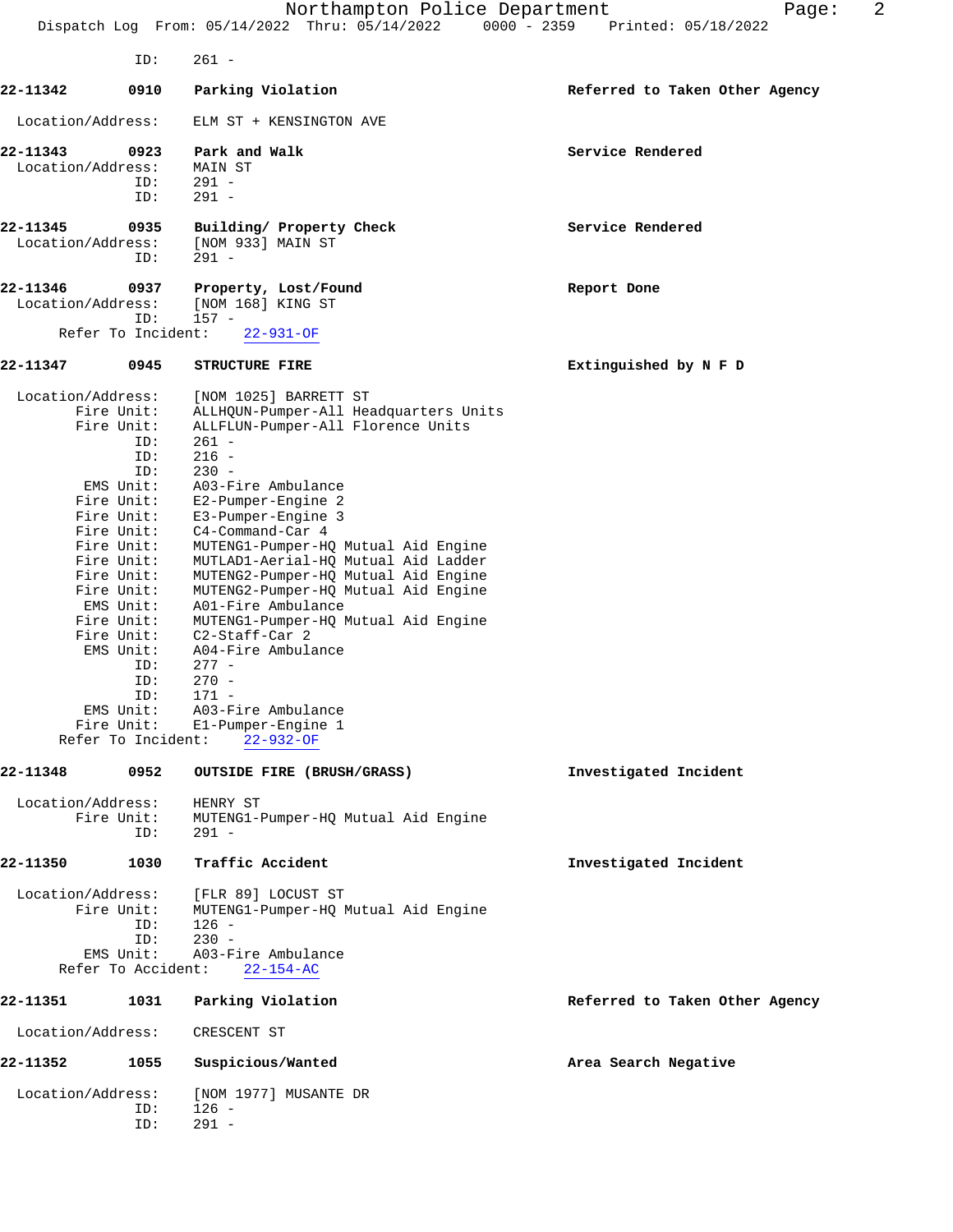| 22-11358<br>Location/Address: | 1317<br>ID:<br>ID: | Alarm/ Burglar/ Holdup Panic<br>[NOM 683] KING ST<br>$230 -$<br>261 - | <b>False Alarm</b> |  |
|-------------------------------|--------------------|-----------------------------------------------------------------------|--------------------|--|
| 22-11359<br>Location/Address: | 1324               | Public Service<br>ARNOLD AVE                                          | Service Rendered   |  |

 ID: 261 - **22-11365 1551 Motor Vehicle Stop Cite/ Warning Issued/ Traffic**

Vicinity of: [FLR] LOCUST ST<br>ID: 298 - $298 -$ 

**22-11366 1553 Animal Investigated Incident** Location/Address: PROSPECT ST ID: 203 - **22-11373 1821 Alarm/ Burglar/ Holdup Panic Report Done** Location/Address: [NOM 28] ELM ST ID: 298 - ID: 203 -

| 22-11374<br>Location/Address: | 1827<br>ID:<br>ID:<br>ID: | Drunk/ Incapacitated<br>[FLR 239] BRIDGE RD<br>$261 -$<br>$199 -$<br>$203 -$ | Service Rendered |  |
|-------------------------------|---------------------------|------------------------------------------------------------------------------|------------------|--|
| 22-11376                      | 1852                      | Assault*                                                                     | Report Done      |  |

ID: 297 -

Refer To Incident: 22-934-OF

 Location/Address: [NOM 188] CENTER ST ID: 261 - Refer To Incident: 22-933-OF

| 22-11379          | 2006 | Traffic, Complaint/Hazard | Person Gone |  |
|-------------------|------|---------------------------|-------------|--|
| Location/Address: |      | OLD SOUTH ST + MAIN ST    |             |  |
|                   | ID:  | $261 -$                   |             |  |
|                   | ID:  | 297 -                     |             |  |
|                   | ID:  | 199 -                     |             |  |
|                   |      |                           |             |  |

22-11380 2014 Park and Walk **Service Rendered**  Location/Address: MAIN ST ID: 199 -

## **22-11385 2133 ASSIST OTHER AGENCY Report Done** Location/Address: [NOM 1726] N KING ST ID: 261 - Refer To Incident: 22-936-OF

**22-11386 2137 Suspicious/Wanted Service Rendered** Location/Address: [NOM 839] MAIN ST ID: 297 - **22-11387 2141 Drunk/ Incapacitated Area Search Negative**

## Location/Address: [NOM 2488] DAMON RD ID: 261 - ID: 297 -

**22-11388 2145 Assist/ Service Calls Service Rendered** Location/Address: [FLR 1223] BURTS PIT RD ID: 298 - ID: 298 - **22-11389 2148 Public Service, Check Welfare Service Rendered**